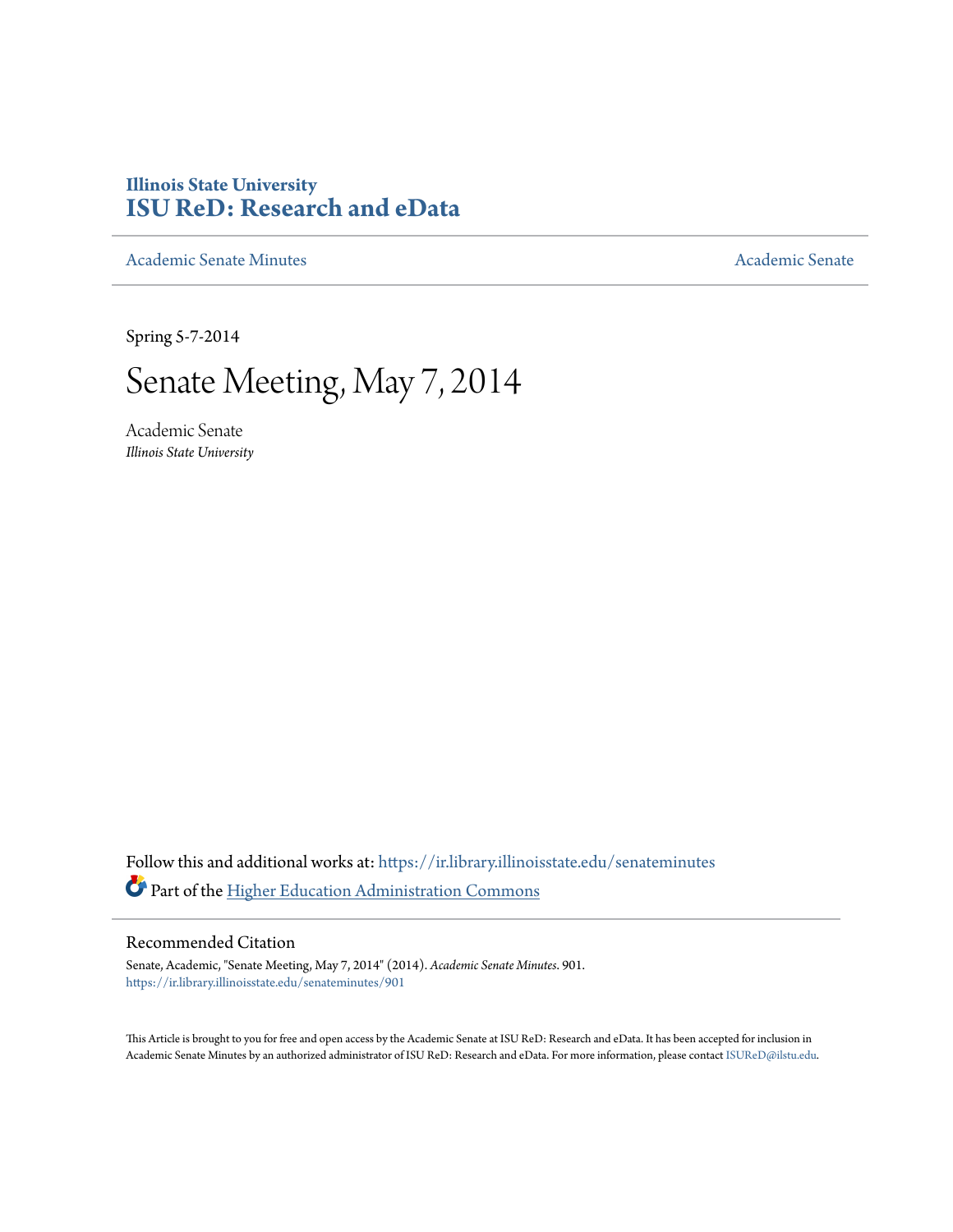### **Academic Senate Minutes Wednesday, May 7, 2014** *(Approved)*

#### *Call to Order by Student Body President/Academic Senate Vice Chairperson*

Student Body President/Academic Senate Vice Chairperson Connor Joyce called the meeting to order.

#### *Seating of New Senate*

Vice Chairperson Joyce called the names of the newly-elected senators. They all stood and were welcomed to the Senate with applause.

#### *Roll Call*

Vice Chairperson Joyce called the roll and declared a quorum.

#### *Election of Academic Senate Chairperson*

The Faculty Caucus nominated Senator Kalter as the candidate for chair at the post-orientation caucus meeting on April 23, 2014. Senator Schneider nominated Senator Horst from the floor on May 7. Senator Horst accepted the nomination. Senator Kalter was elected as Senate Chairperson by ballot.

#### *Election of Academic Senate Secretary*

The Faculty Caucus nominated Senator Stewart as the candidate for Senate Secretary. There were no nominations from the floor on May 7. The Senate unanimously elected Senator Stewart as Secretary.

#### *Election of Executive Committee Faculty Members*

The Senate unanimously elected the faculty Executive Committee candidates nominated by the Faculty Caucus. They were:

Faculty Senator Mark Hoelscher, COB Faculty Senator Chad Buckley, Milner Library Faculty Senator E. Paula Crowley, COE Faculty Senator Alan Lessoff, CAS

#### *Approval of Minutes of April 23, 2014*

**Motion XLV-73**: By Senator Hoelscher, seconded by Senator Marx, to approve the minutes. Senator Eckrich corrected her remarks in the minutes about whether the students were informed ahead of time before the board meeting when the resignation of President Flanagan was announced. The minutes, as amended, were approved. There was one abstention and all other members voted aye.

#### *Chairperson's Remarks*

**Senator Kalter**: Thank you. Thanks very much for your support. I hope and trust that I can rely on all of you to support me and help me see the right paths to follow.

Welcome to the new Senators. Congratulations to Ed and the new and returning members of the Executive Committee. Thank you to all of the new and returning Senators for your important service on the Senate.

Want to acknowledge and say a few words about my three most important mentors on the Senate:

First year, elected to be chair of Administrative Affairs and Budget. Steve Bragg was VP of Finance and Planning at the time. He came to me and told me that in recent years, that committee had fallen into some disarray and that he wanted to help get it back on task and on track. I will never forget the example he set by offering to come over to MY office rather than asking me to his. It left the lasting impression that the Senate is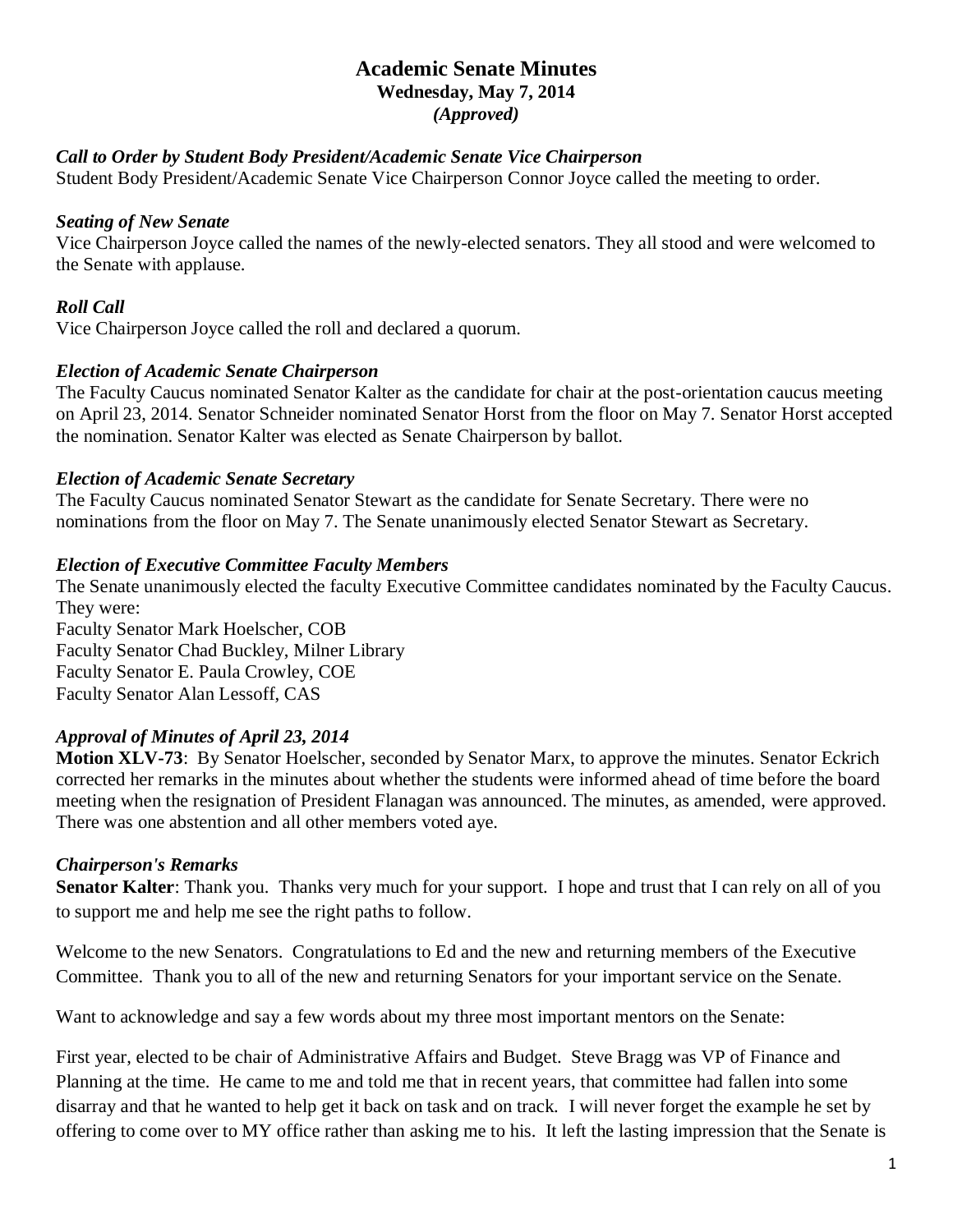a place where the usual organizational hierarchies are flattened, and should be, and that some high level administrators are just as eager for that equality and partnership as the faculty and staff.

Dan Holland has been fielding all my questions and supporting my activism for seven years and has always done it with grace and wisdom; I'm repeatedly amazed at the ways in which he cuts Gordian knots around here... must have something to do with physics.

Someone who may not know that he was a mentor: Al Bowman. An example of the kind of calm and grace under pressure that I aspire to, and always a man with a moral compass who knew instinctively the right thing to do to defend faculty rights and academic freedom and in so many other intricate situations.

My pledge of all of you, the strengths I bring to the role as you have told them to me:

--detail oriented, do my homework

--yet have been on 4 of the 5 internal committees and here for 8 years (7 as secretary), so can also see things in terms of the big picture

--will work hard, will advocate for all of you

--am committed both to democratic decision-making and to the idea that there is often wisdom in the lone voice and that we are best when we listen carefully to one another in our differences and try to come to consensus

--everyone is entitled to a voice, and no question should be left unaddressed, but in the end the majority decides

Have been on a learning curve as Secretary; I will be on a steeper learning curve. Hope you will all help me as I climb that learning curve.

I will be listening even more than I already do. The role of the chairperson is to listen well.

I am more than ecstatic to be taking on this role with the present team of administrators that sit around the table with us: Larry Dietz, Janet Krejci, Brent Paterson, Greg Alt, John Baur. It's like a dream team! I've worked with all of them in one way or another and have great respect for all of them.

Like President Dietz, I think that ISU has a very positive future. Our fundamentals are strong. We have a deep bench of talent. We haven't missed a beat and we won't.

One of the strongest, best functioning Senates and overall shared governance systems, certainly in the State, probably in the country, largely because we work together before we make important decisions rather than reacting to one another's perspectives and positions after the fact

Have always loved the collegiality of this body: a place in the university where people can disagree strongly and passionately and still smile and laugh with one another afterwards

When I became Secretary for the first time, there was one thing that I immediately missed: sitting around the table in a different location every week and being seated next to different people each week, interacting with them before and after Senate

The Secretary "meets" a bunch of people, but often doesn't know she's met them because her head is buried in the roster and in the effort to pronounce correctly the next name on the roll call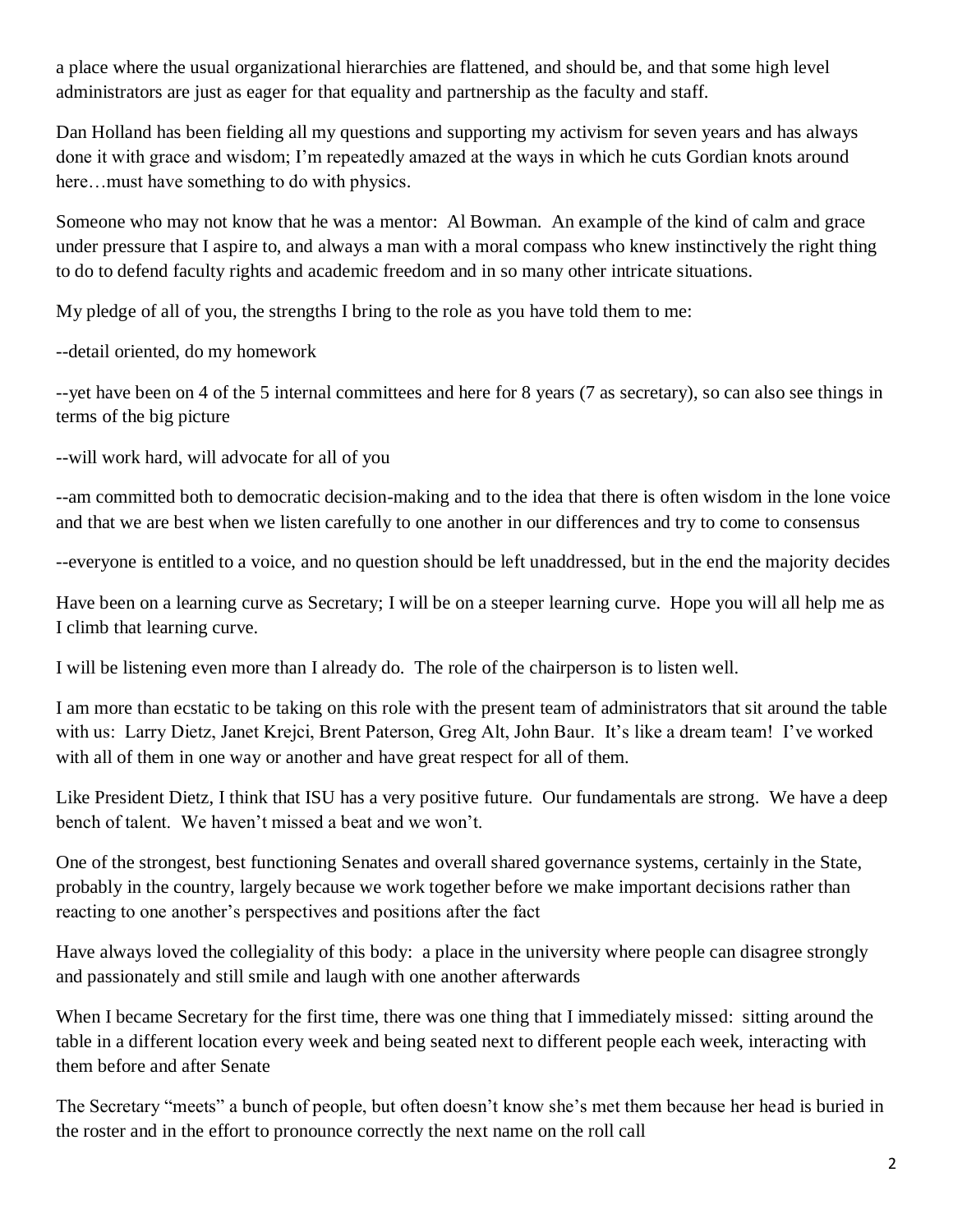So, I am very glad that I will now be able to focus on your FACES along with your names, in association with your names!

Finally, as all of the students around the table are thinking about finals, about summer jobs, and perhaps in some cases about graduation, I wanted to offer some words of encouragement.

We are hearing more than ever before in the media about the cost/benefit ratio of a higher education.

A lot of people want to tell you that a 4-year degree or student loans are not worth the burden.

I wholeheartedly agree that students should do everything they can to keep their debt ratio under control. No one can argue with that. If, for example, you have to take an extra year to complete your studies so that you can concentrate on your studies instead of having to work a massive number of hours that detracts from them, do it. There has always been honor in working your way through school, no matter how long it takes, so long as school comes first.

However, I was raised by a mother whose family is largely of Irish heritage and her grandparents remembered the days when the Irish weren't completely welcome in this country. The potato famine had driven many of them to the United States, and people here often had "No Irish need apply" attitudes.

The way she tells the story, there were Catholic priests in and around Chicago who told the Irish there to get an education. Get an education and you will be respected and you will rise in society.

Thinking about the outstanding teachers that I had in K-12 and then as an undergraduate and then in graduate school, I often think to myself: "there is really no price I wouldn't have paid to have the education that I had and that I am still getting."

Unlike other things that you pay for, an education is something that cannot be BOUGHT and that no one can ever take away from you once you have it.

So when you hear nay-sayers in the public arena downplay the value of the kind of liberal arts education that we offer here, or when you worry about the rising cost of education, remember what an enormous privilege it still is in this country, and especially around the world, to have a shot at a solid education in a country that values academic freedom and the free exchange of ideas. Remind yourself how it will benefit your society even more than it benefits you. Remember that you will never be able to count the cost of not having a good, sound education.

## *Student Body President's Remarks*

**Senator Joyce:** Since the passing of the gavel about three weeks ago, we have almost filled our board. We only have three vacancies and we have already begun getting everyone acclimated to the office, ethics and things like that. Our board is going to be moving fast. We have a summer retreat and then a fall retreat, so we are going to be working as soon as the semester begins. We had the Pig Out with the Pres a week ago. Larry Dietz did attend; we had one of the best attendances that we have had in years. Because of rain, we had it at Milner, which did attract more students. We also had Club Milner just this Sunday night and that also had one of the best attendances that we have had in years. A local DJ from one of our RSOs played 10 minutes of music as a study break for students. I look forward to working with all of you this upcoming year.

#### *Administrators' Remarks*

• *President Larry Dietz*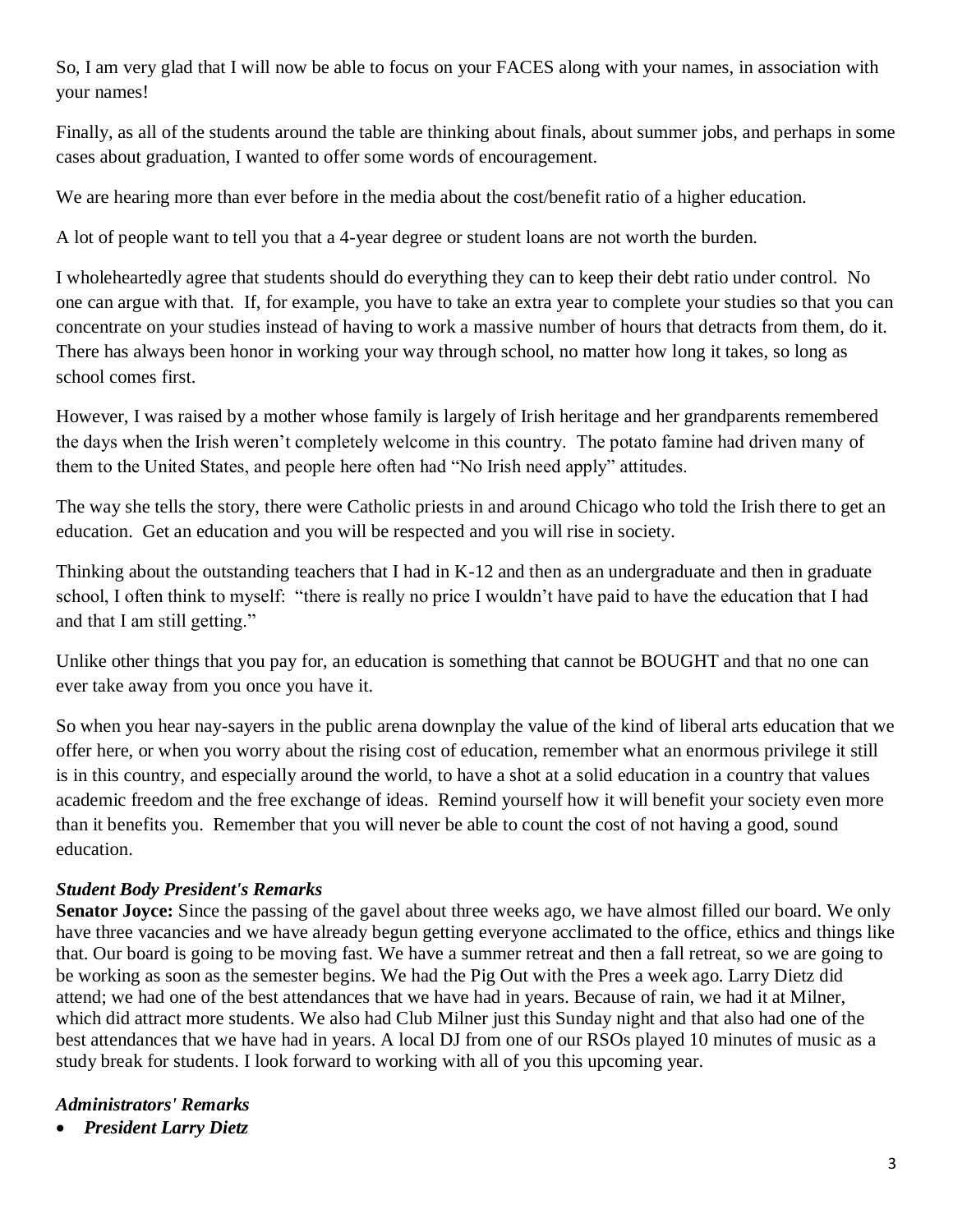**President Dietz:** I look forward to working with all of you. I want to say thanks to the students for sponsoring the Pig Out with the Pres. I think the count was around 600 people who came out. We have been spending a lot of time focused on personnel. Dean Krejci is soon to be the interim Vice President and Provost for Academic Affairs. We have been focused on the board meeting that will happen on Friday. We have several action items for the board. This weekend, we celebrate the accomplishments of our students with commencement. We have nearly 3,500 students that will graduate.

A couple of announcements about enrollment: we continue to have a very large applicant pool. As of this date, we are up almost 800 students over this time last year. That will be a challenge in a lot of areas: housing, courses, etc. We do expect there to be some melt. We don't know exactly what that is going to be. If we get the budget cut of 12.4%, I don't think it's going to be 12.4%, but whatever cut we get, if we are up some in enrollment, that helps the budget.

We had a retirement reception today that I am going to ask Dr. Paterson to talk about. He has made a decision on the new director of housing. Congratulations to all the faculty and staff who have made it possible for the students to achieve their academic goals.

**Senator Horst**: Can you give us a little more detail about the board agenda?

**President Dietz**: There are a number of action items. One of the ones that will probably visibly impact folks more than anything is the expansion of the scope of the revitalization of the Bone Student Center. We are not asking the board for any more money, but we are asking them to expand the scope. This is the building that prospective students come to first. It's a rare opportunity to provide a welcome center for that population. We don't know how big that is going to be; that is what the architects and design people will help us with. There are a number of other items.

**Senator Alt**: We had two IT items. One is the upgrade of our wireless coverage. Wireless expansion started in about 2004, but did not really proceed very quickly until 2010 when there was a three-year project to expand wireless to all parts of campus. Two-thirds of that was completed and then it was on a pause for a year or two to reevaluate the wireless coverage. What has been determined is that the density is in Milner Library and the Bone Student Center. So we are going back to the board for reauthorization to continue spending that \$900,000 that we didn't spend, plus supplement it with a little bit to handle the volume that we can't handle in these hot spots, as well as implement some new software to control wireless traffic better.

The second IT item is a \$750,000 expenditure to implement and operate a new backup system. Our data systems and IT systems have grown to where our current backup system is not capable of backing up all of our data. We have an item to get pharmaceutical expenditures in the next year. The final item is that we need the board's approval to start spending the budget on July 1. We do not have the appropriation approved. We do not expect the appropriation to be approved until the end of May. So since the board does not meet before now and July 1, we are asking for authorization, which we have to do every year, to start spending our operating budget.

**President Dietz**: One item that is usually on the May agenda is tuition and fee increases and room and board increases. We have pulled that at this point because we don't know what the state budget is going to be. I am going to be asking tomorrow for a special meeting in June to deal with that issue.

**Senator Eckrich**: Last January, former President Flanagan announced a diversity initiative, a part of which was related to recruitment and retention of faculty of color. Can you update us on what is happening with that initiative?

**President Dietz**: There were two staff positions that he talked about at the time. One was the assistant for diversity and inclusion and there was a Chief Information Officer. In light of the budget uncertainty, I have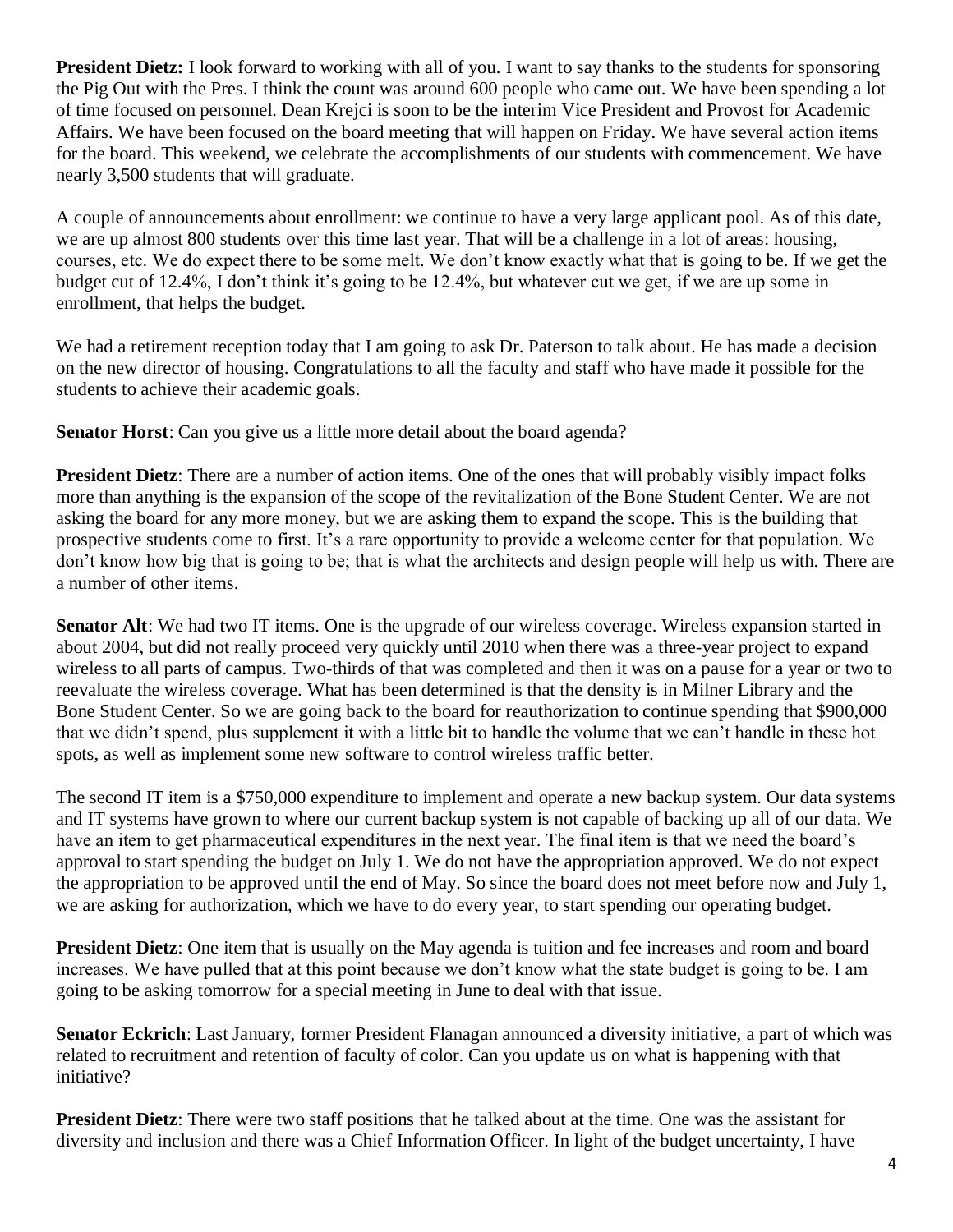decided not to pursue those at this point. I am not taking them off the table, but we need to find out what the budget for next year is going to be. I have alerted the council that former President Flanagan put together related to the diversity program about that. With the budget uncertainty, I don't want to move on either one of those.

## • *Provost Janet Krejci*

**Provost Krejci:** I am very honored to serve in this position. I will not take the position until July 1, so I am here to begin my journey of understanding things. I am in my fifth year here as Dean of Mennonite College of Nursing. Before that, I was at Marquette University and during that time, I did get to spend a year as an ACE fellow studying higher ed all over the country. ISU is a very special place. The individualized attention and the commitment to student success are tangible. I will give you my commitment that I will be tireless in working with the administrative team to do the best we can to keep ISU on a journey of excellence.

## • *Vice President of Student Affairs Brent Paterson*

**Senator Paterson:** On Monday afternoon in this room, we had a very moving ceremony. Jesse White, Secretary of State, was here to honor the Michael Collins family and to honor Michael, who was killed in a drunk driving accident this spring. Secretary White was here to also talk about organ donation and part of that was the recognition that Michael gave more in his death to help others. Over 200 people were helped with his donations. President Dietz presented Michael's family with the diploma he would have earned. I returned from that ceremony to my office to find an email from a partner of a student named Heather Johnson, who had suffered a stroke and was on life support. The partner said that we are here waiting for the organ donation team to get here. Heather was a 37-year-old mother of two, who dropped out of high school. At age 30, she went back to school, originally to Heartland, and then came to ISU. She was a senior in history education.

Maureen Blair, who has been the Director of University Housing Services for the past 15 years, is retiring as of May 31. We are going to miss her in that role. We conducted a national search for the next director. We found that the best person was already here. Stacy Mwilambwe has been the Associate Director of University Housing Services and came through that search process as the top candidate. She will begin as director on June 1. The "band of interims" is working very well together. We are having very open discussions. We are setting aside what areas we represent to make the best decisions we can for the university.

## • *Vice President of Finance and Planning Greg Alt*

**Senator Alt:** I thought I might give an update on some pension reform that many of you have been reading about lately, particularly its impact on higher education and the loss of staff retiring before the law goes into effect. There are two things that happened this past week that might stem that tide. The first being that the State Universities Annuitants Association on Friday filed a motion to put off the date when the pension reform takes effect so it can work its way through the courts. That might stem the tide to some degree. A second thing that has happened is that the retirement system has tried to amend the current law to try to correct some of these perceived errors that are causing some of these early retirements and they have had little success with the General Assembly given that the pension law is being reviewed by the courts at this point. However, SURS is being encouraged to interpret the law with the intent, which means that they would interpret it with the date that would be less impactful in a negative way to those who are facing retirement. Their board meets tomorrow to make a decision on that.

On next year's appropriation, President Dietz already commented that the state has looked at a 12.4% decrease that would equate to a \$9.2 million appropriation reduction for the university, so we have been going through different contingency plans for that in the hope that we won't suffer that type of reduction, but we don't really expect anything to happen until late in May as the legislative session gets close to ending.

I think I have updated you on the cash flow; that used to be a very significant issue to the university. The state was so far behind, but the state has done better and they continue to meet their regular schedule. As of right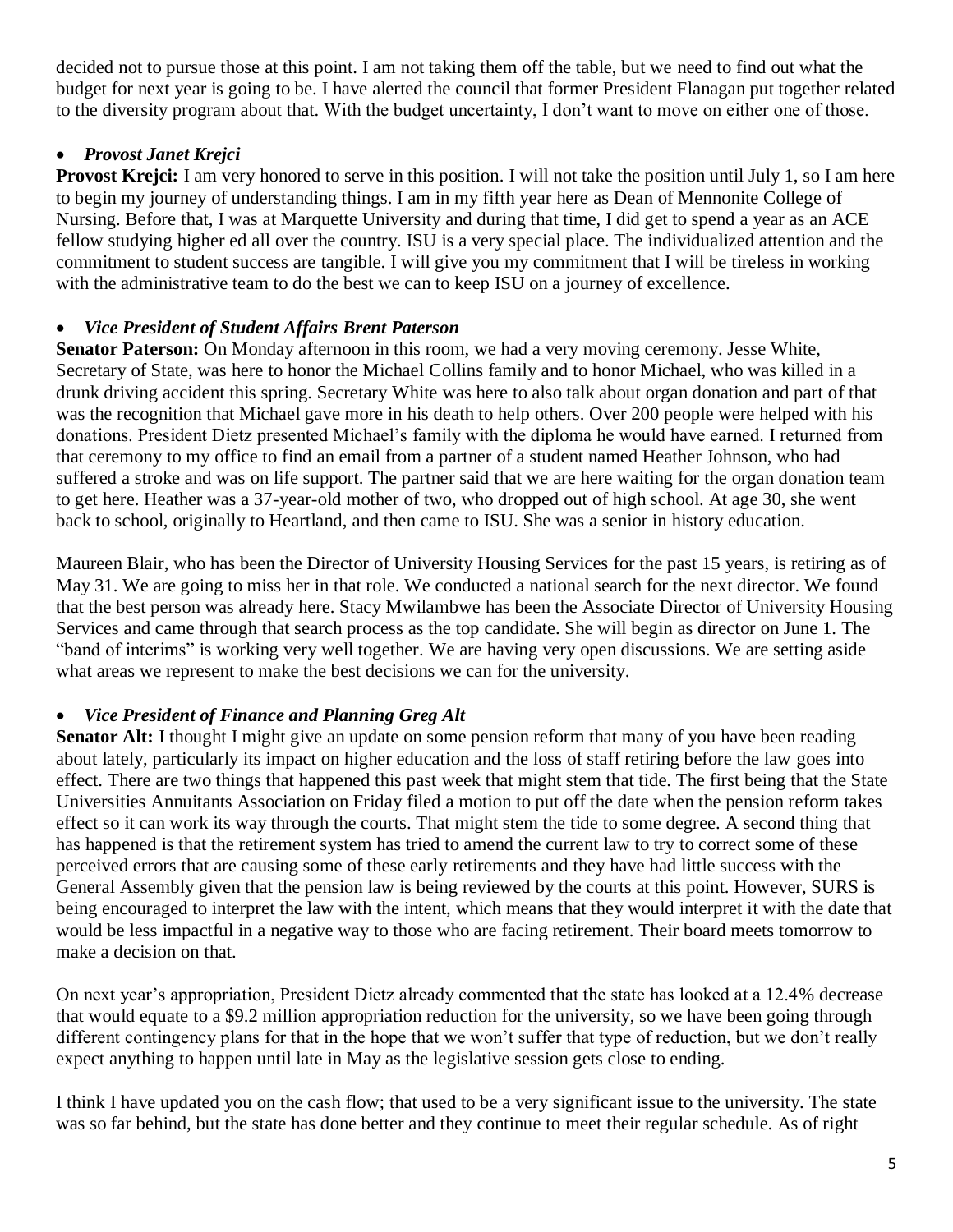now, we have received 65% of our appropriation for the year. We expect to receive 75% by June 30, so we don't anticipate any kind of cash flow problems between now and the next several months.

**Senator Lessoff**: If SURS makes that decision tomorrow, how will your office inform the faculty and how much persuasion will that be given?

**Senator Alt**: Our HR department is drafting some form of communication and we are going to see what form of communication SURS puts out on that. If it does get approved and it does effectively change the date of June 30, 2014, which was the intended date of the legislature, we will put some kind of communication out.

**Senator Horst**: Can you give us the figures on how many faculty and staff are planning on retiring?

**Senator Alt**: It is a growing number as the deadline approaches. As of about a few weeks ago, we had about 65 committed retirements out of a year where we normally would have had 100. We expect that with the inquiries that SURS and HR received that we will approach 150 to 200. Some other universities anticipate 5%, so that is about where we would be. Individuals who have not yet retired, but have made a decision, it depends on the department and other issues, would be able to defer that decision until after the courts clear it up.

## *Action Item:*

## *04.11.14.01 Athletics Council Bylaws (Rules Committee)*

**Senator Bushell:** We began to discuss this last time. Two documents came to you through email. At that time, I described a couple of changes from the marked up version. In terms of beginning discussion, there was a cleaner version that did not have any marks on it. In section 3, committee structure, in the first paragraph, we will make an addition. The second sentence should read the chair of each committee will be one of the elected faculty members of the Athletics Council. On page 6, E, the committee on gender, diversity and student athlete wellbeing, the middle of that first paragraph, about the third sentence that says the chairperson of the Equity, Gender, Diversity and Student Athlete Wellbeing Committee must be a faculty member, we are proposing that that be stricken because it is covered earlier in the section that said chairs should be faculty. Through email conversation, the next item that we would offer to change, and this may be a friendly amendment because the Rules Committee has not discussed this. We are in the same section, E, item 7. It reads "Review the various sports schedules. Review class absences and time away from campus of student athletes." The suggestion was to review class absences and time away from campus due to athletic events of student athletes.

**Motion XLV-74**: By Senator Bushell to approve the Athletics Council Bylaws.

**Senator Kalter**: The one that you offered, since the committee has not talked about it, should be a formal amendment and we can just vote it up or down.

**Motion XLV-75**: By Senator Bushell, seconded by Senator Horst, to add the words "due to athletic events" to item 7 in section E. The Senate unanimously approved the motion.

The Senate unanimously approved the Athletics Council Bylaws as amended.

#### *Information/Action Item:*

#### *Academic Senate Schedule for 2014-15*

**Senator Horst**: Could we have this as an Advisory Item so that we don't have to have the Information/Action Item? Maybe you can talk about that in Exec.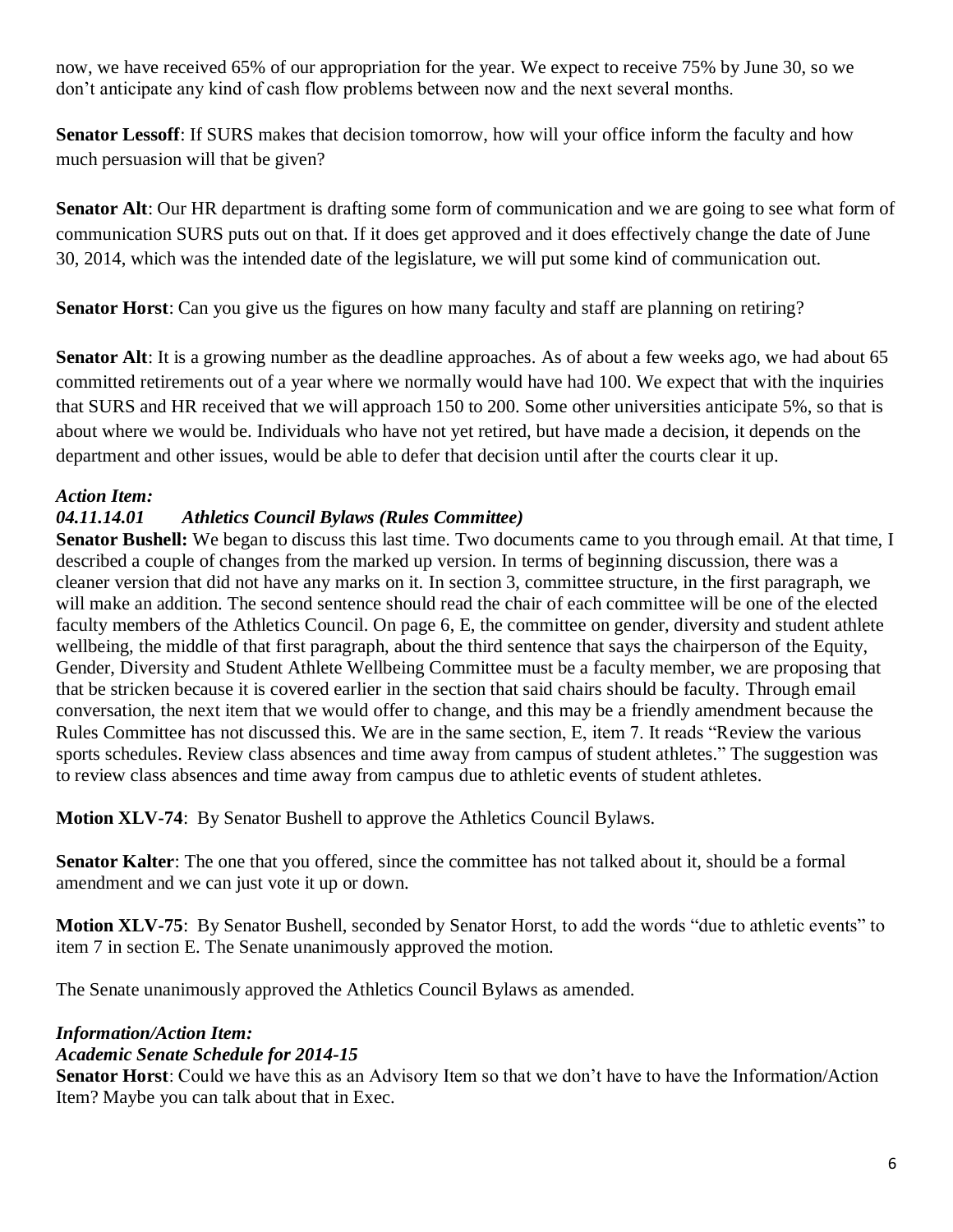**Senator Kalter**: In order to have the next meeting, we have to at least approve this, but we can certainly talk about it again as having it as an Advisory Item next fall.

**Motion XLV-76**: By Senator Gizzi, seconded by Senator Lessoff, to move the item to action. The motion was unanimously approved.

**Senator Crowley**: Is there any benefit in showing that committees have their own independent time to meet to acknowledge the work of the Senate.

**Senator Kalter**: We might be able to do that as a supplemental calendar at some point and have it on the back of the sheet.

**Senator Crowley**: It could just be a line or two that says that there are these subcommittees that focus on critical components and they have their own pre-Academic Senate meeting. That could be two lines of writing at the very bottom.

**Senator Kalter**: You are proposing adding it as footnote 5.

**Senator Crowley**: Absolutely.

**Motion XLV-77**: By Senator Crowley, seconded by Senator Cassata, to add a footnote number 5: the subcommittees meet at independent times outside of the Senate meeting times.

**Senator Kalter**: Perhaps it could be captured with Internal Committees of the Senate meet at 6:00 p.m. on the nights that the Senate meets.

**Senator Stewart**: Internal Committees of the Senate meet at 6:00 p.m. on the evenings of the Senate meetings.

**Senator Crowley**: I think that would be a really nice addition to this page.

**Senator Eckrich**: It could be added at the top next to the 7:00 p.m.

**Senator Kalter**: I think we should leave the formatting to Cynthia, because that might become difficult.

The Senate unanimously approved the amendment.

The Senate unanimously approved the Senate schedule as amended.

#### *Advisory Item:*

#### *Academic Plan (Associate Provost Jim Jawahar)*

**Associate Provost Jawahar:** The plan is organized into four sections. Section one includes the university profile, the mission statements and the newest edition of the strategic plan, Educating Illinois 2013-2018. Section 2 lists a number of academic initiatives undertaken this past year by the Office of the Provost. I will mention a few. The first one was the reaffirmation of university reaccreditation. Since early 2013, seven teams, consisting of nearly 50 individuals representing all four divisions of the university have been working diligently on our reaccreditation assurance argument. A third draft was distributed to faculty, chairs and directors in March and faculty were given until the end of April to provide feedback. We will incorporate this feedback and distribute the fourth draft to the deans, vice presidents and president in June. My goal is to get a fifth draft to the Executive Committee of the Academic Senate in early August and get the document ready for review by the Board of Trustees in October.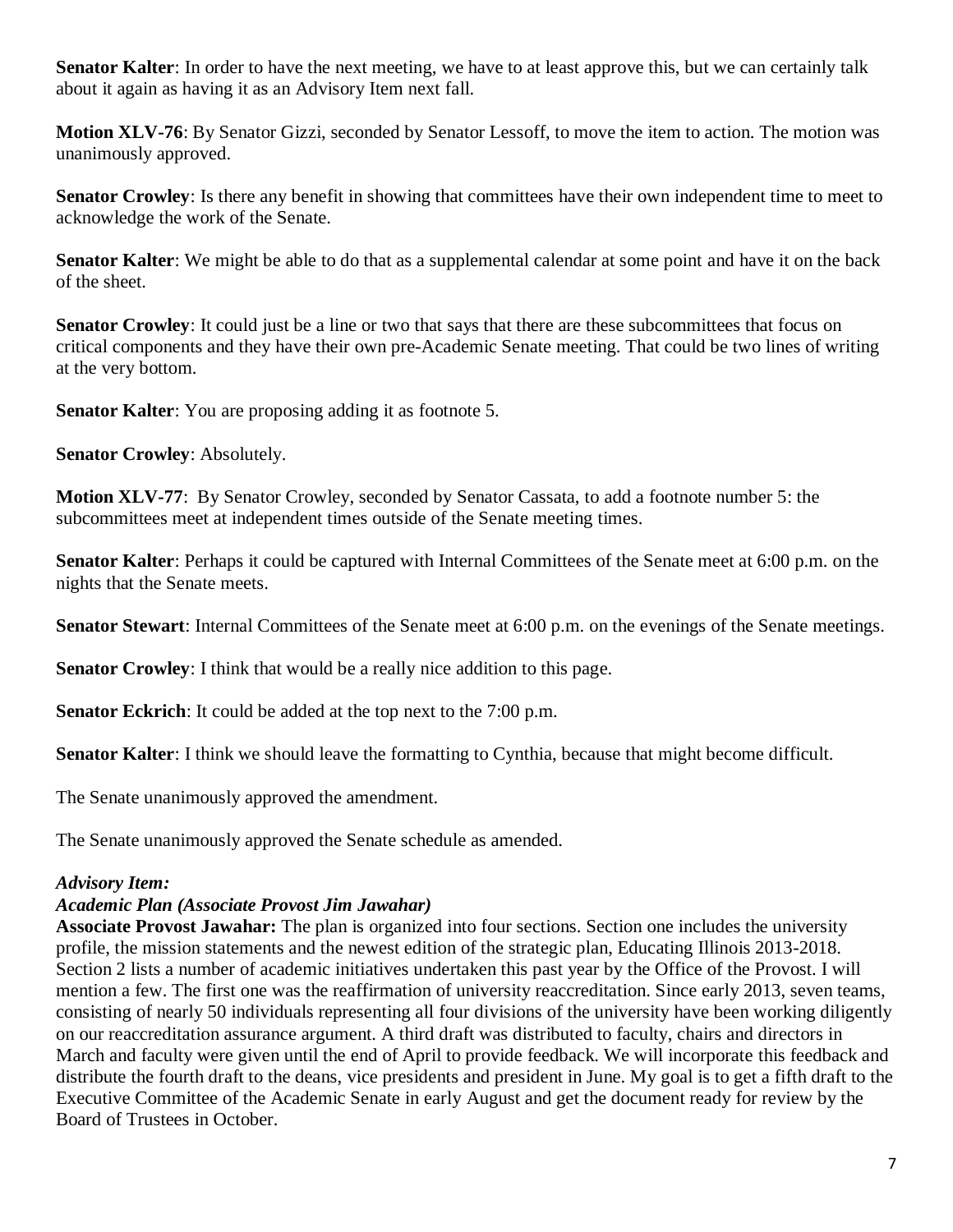This past year, four of the seven colleges, CAST, COB, MCN and the library adopted new or revised strategic plans and aligned their plans with Educating Illinois. Traditionally, academic departments receive comprehensive data about their programs in conjunction with program review which happens once in eight years. Working closely with the chairs and directors, I launched the academic program profiles project. The project involves making available comprehensive program level data to departments and schools annually to help them with the ongoing assessment of program quality and student learning.

The Illinois Open Access to Research Articles Act, effective August 9, 2013, requires each of the 12 public universities to develop a policy providing free public access to articles written by its faculty members. The act requires each university to submit a policy adopted by its governing body to the state by January 1, 2015. Last fall, a taskforce was appointed by Judge McCuskey. The taskforce began its work in January. We have a web page off of the provost's website. We plan to complete a draft in the summer and get the draft to the Executive Committee of the Academic Senate in early fall. We will then distribute the draft policy to faculty and conduct open forums to solicit faculty input. We hope to have the policy ready for the Board of Trustees by the end of this calendar year.

Instructional technology was upgraded in approximately 155 locally managed classrooms and special labs, which completes phase 1 of a \$1.7 million classroom technology improvement project. Finally, in April of 2014, in collaboration with departments, schools and units across campus, we applied for the Carnegie Community Engagement Elective Classification by the Carnegie Foundation for the Advancement of Teaching. The purpose of the classification is to recognize colleges and universities for best practices in civic engagement. On our campus, \$6 million of internal/external budgetary allocations were dedicated to civic engagement in the 2012-2013 academic year. A process was developed to document civic engagement volunteer hours by faculty, staff and students. Through this process, 57,767 student volunteer hours and 2,728 faculty/staff volunteer hours were documented just for the fall 2013 semester. We are optimistic that ISU will receive the community engaged university designation when the new list is released in January 2015.

Section 3 of the Academic Plan includes academic unit plans, five-year strategic plans and annual objectives for the 2014-15 academic year for each of the seven colleges and for the graduate school. The last section includes academic program reviews. In this cycle, eight academic programs and two research service centers were reviewed. Summaries of the reviews are included in this section. A schedule of reviews of all programs and centers is also included in this section.

**Senator Gizzi**: The Open Access Taskforce, which I am on, submits recommendations to the board for a policy—a recommended policy. The board and president would decide if we want to pursue that one and that said policy would come to the Senate sometime after that. We are not imposing a policy, we are recommending a policy.

#### *Communications:*

*Sense of the Senate Resolution RE: Former President Flanagan (Senators Eckrich and Lessoff)* **Senator Kalter**: At the last Senate meeting, a letter about this was read into the minutes and we had student protestors in the room.

**Senator Eckrich**: After the last Senate meeting, where I had recommended, as is in the minutes, that maybe such a letter be written. Senator Lessoff and I worked through a few drafts of the letter. We got a little feedback from the Exec members. We worked the letter a few times and that is what you have before you for discussion and approval in the end. The sentiment was out of this body to communicate to the board our concern with how this whole matter was handled and our interest in avoiding this kind of situation in the future and our sharing that responsibility with the board. Our intention was to be helpful and responsible.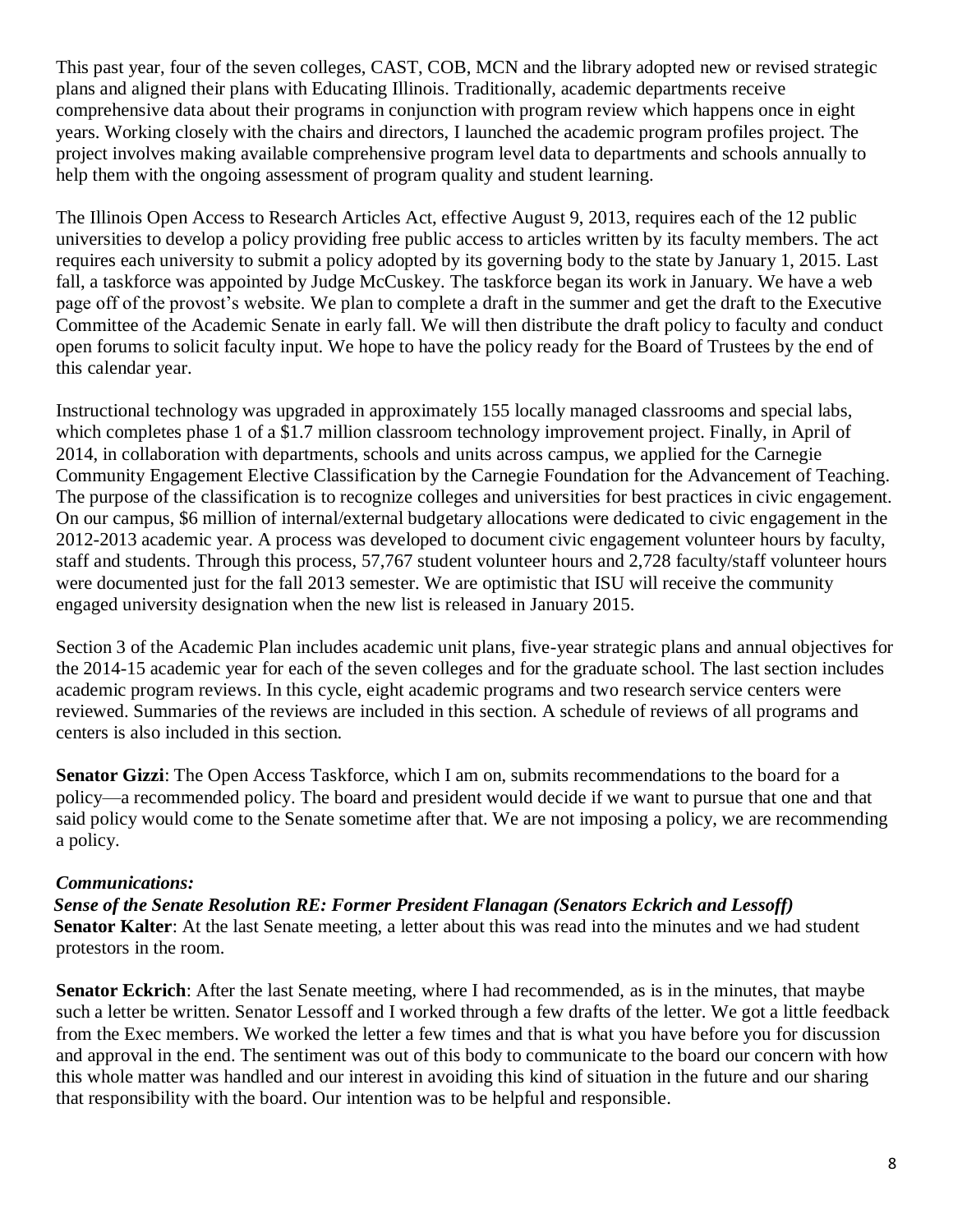**Senator Lessoff**: At this point, everything that could happen has happened. The question is what lesson is the university going to take away from this. It is also important to recognize that different parts of the university have done things in response to this situation, including the group of students. Several people have contacted Senator Eckrich and me about what I consider friendly amendments. The most important one is in the second paragraph, the third line. It says that the Senate is the highest body representing faculty, etc. We were asked by the Civil Service and Administrative Professional Councils to reword that slightly given that the representation of the Academic Senate includes, civil service, APs, etc. etc. We did not see that as changing the intent, so we accept that as a friendly amendment. It was also suggested that this not just be sent to legislators that represent this area, but to all legislators representing McLean County, including the governor. Another wording suggestion was handed to me just a few minutes ago. The last line of the second paragraph reads lessons from this event that will inform future policy and practice. A senator suggested to me that we add hiring there (policy, practice and hiring). I have no objection to that. Senator Eckrich and I felt strongly that the Senate needed to recognize the work that lots of people have done to express the values of the university in the aftermath of this event. Listening to as many people as we possibly could, this is what we came up with.

**Motion XLV-74**: By Senator Lessoff, seconded by Senator Eckrich, to adopt the resolution with the friendly amendments.

**Senator Gizzi:** I rise in opposition to this resolution. This resolution fails to understand the basics of contract law. Nobody likes having to make a payout, but if the board fired the president, the university would be bound to pay the remainder of his contract. If it had resulted in litigation, it would have been an unfortunate issue kept in the limelight for a much longer time than was necessary. I think it's easy to say don't write a contract like that, but I think this fails to acknowledge the nature of university presidential contracts. I don't think the contract with President Flanagan was atypical.

I am really bothered by the potential negatives. As written, particularly the third paragraph, seems to lecture the board in an inappropriate way. The search for the last president was an above board process. There was no way to anticipate the poor fit. We have a strong relationship with our board. Why put a strain on that? I fully support student participation in shared governance. I have no problem with students protesting, but I have real questions about the I Paid for Flanagan movement. It is unclear to me if it was a student or professor driven movement. I am not sure that group was interested in listening as much as it wanted publicity. I think President Dietz clearly explained at great length to the university what the issues were. I appreciate the desire, but I think this is a mistake and I strongly oppose it.

**Senator Schneider**: I reiterate Senator Gizzi's concerns. I would like to know from the professor whether extra credit was given to the students who participated in the protest. Were the students motivated by their concerns or extra credit? As distasteful as the large payout may be, I think an unfortunate situation was handled as necessary. It is a personnel matter, which is between a supervisor and an employee. The credibility of the university is tantamount to keeping enrollments high and to attracting talented faculty and staff. Keeping this alive in the media and with others external to this university is detrimental to our reputation. To send this to elected officials seems potentially reckless. So I, too, strongly oppose this motion.

**Senator Hoelscher**: I completely agree with the previous comments. Also, this is a very delicate matter. We are all team ISU; the board is team ISU. Right now we do not do anything that shows a crack in that façade. I strongly oppose the motion, but thank you to Senators Lessoff and Eckrich for writing it. I do appreciate the hard work that went into it.

**Senator Winger**: I talked to Professor Sullivan and no extra credit was offered. He made a strong case to me that the students were not coerced. I would support the motion and offer friendly amendments, though I won't do that now. I am not sure if our opinion of contract law is at issue. The way I read the resolution is that we are asking for clarification of what the contract law is and asking if future contracts might be drawn up differently.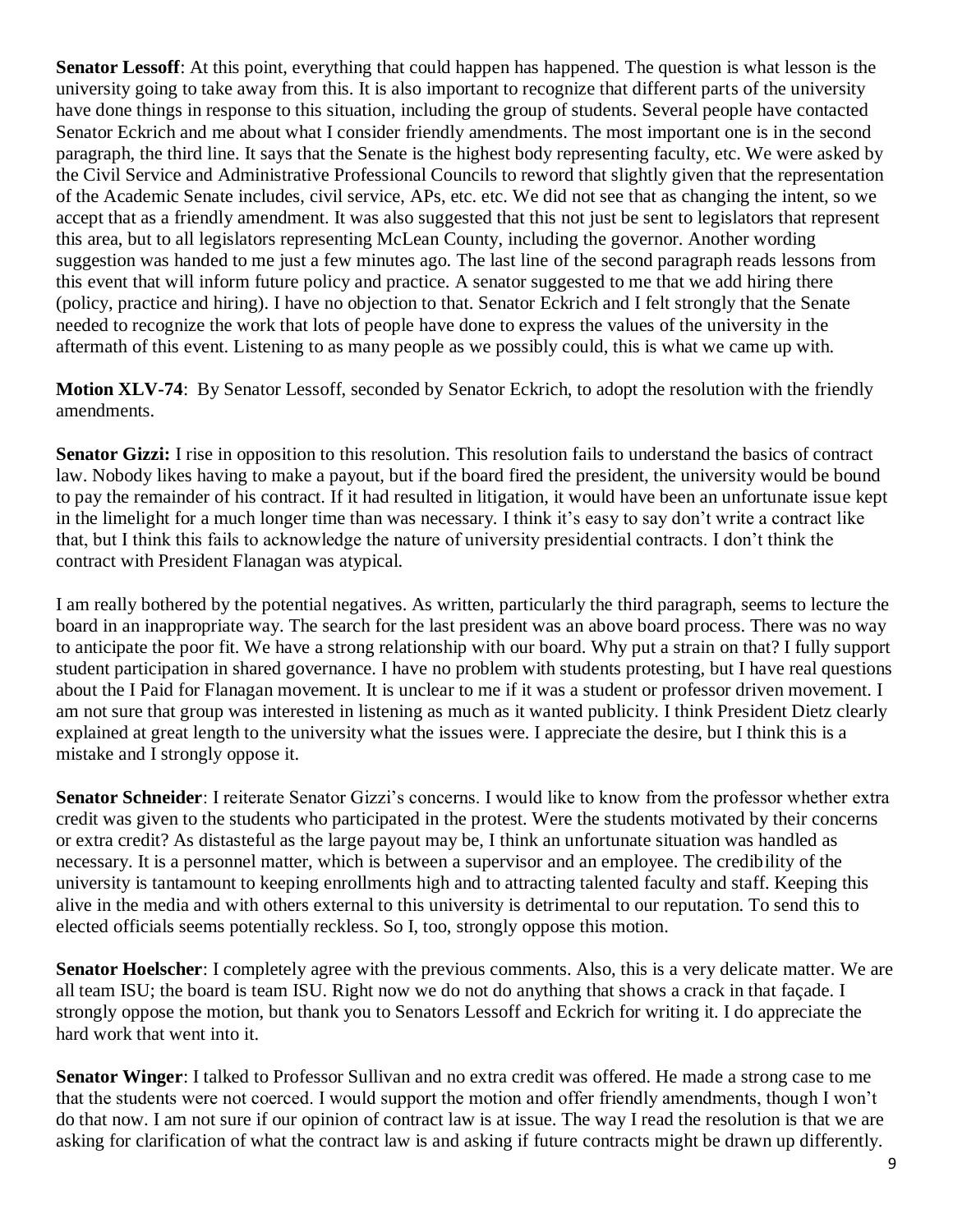That seems perfectly fair. This isn't the first time this has happened and it doesn't just happen at the president's level. We have had a series of missteps in hiring at the upper levels, including those with payouts. If there is a way to end that, we should. If it lectures the board, I think that's fair; we had a problem. I would argue that the resolution needs to be sharpened. We don't need to walk on egg shells with each other. We can be honest.

**Senator Horst**: I would like to speak against the Sense of the Senate Resolution. I appreciate that it seems to be a response to a lot of emotions that this entire body and university have been feeling. There is a sense of frustration; however, I agree with my colleagues about the sensitive nature of this subject. I appreciate what the senator over here said. If paragraph three would be a little more specific saying it's against buyout clauses. The way it's worded is a little confusing. I could not support that. I am not sure what kind of leaders we would get if we decided that we would not have the opportunity of buyout clauses in contracts. I really can't support statements about personnel matters, specifically the second one. We really don't even know what happened. We don't even know why President Flanagan was let go. Many of us asked President Dietz about the search process and he gave us an appropriate response a couple of meetings ago.

**Senator Rich**: I will focus on paragraph three. The Board of Trustees' chair and selected members have provided several extended interviews offering candid explanations of the options they faced and the rationale for the path that they took. There may have been an initial public perception that the ISU presidential contract was loaded with extraordinary clauses and golden parachutes in regard to the payout. I think that is understandable as the vast majority of the folks outside the university work under employment at will conditions. We live in a very different world that requires due process.

The critical feature in this contract was that it was a three-year contract. Early break-up invites breach of contract suits that are likely very expensive. Paragraph three appears to me to conclude that the Board of Trustees do something like stop issuing multi-year contracts or, in the second sentence "seek to strengthen Board of Trustees latitude to terminate the ISU President under a wider range of conditions". Some of that can and cannot be effective in courts, but that seems to be the intent here. That may have been helpful in this very unusual circumstance, but as we look ahead to our next 150-year crisis, a principled president with a strength of a contract backing him/her up may be essential to our integrity one day.

Having said that, I am voting no, but I would encourage the Executive Committee, in following up on the due diligence spirit of what is being proposed here, invite the Board of Trustees' chair and the ISU legal counsel for a question and answer session as a really good next step.

**Senator Kalter**: As a point of information, it is unusual for a Sense of the Senate Resolution to go outside the university. We generally send it up through the President to the Board of Trustees, but not to external bodies.

**Senator Lessoff**: If there were a real chance of passing this amendment, I would ask that that be struck. This resolution does not represent frustration on the part of anybody who was involved in the drafting of it. It was an attempt to sum up what we were hearing people saying and to try to say that the Senate, the faculty and the staff of the university are also responsible for the kinds of ethical and professional issues that this whole episode raised. It is important to point out that this is not merely in response to the particular student group, but I, in particular, was hearing quite a lot—not from frustrated faculty, but from faculty leaders in my building—from department chairs, distinguished professors and so on. It seemed incumbent upon us to do something to express that the Senate, representing the faculty and other constituencies on campus, is concerned about how the place runs.

**Senator Winger:** I take the remarks about increasing the power of the board over the president to heart. It would be good to have legal counsel in on how we draft this because I think the words "a poor fit" are way too weak, but I don't know how strong we could make those kinds of euphemisms. I think we should be direct. I agree with Senator Lessoff's point that the Senate needs to say something here. I think people in the legislature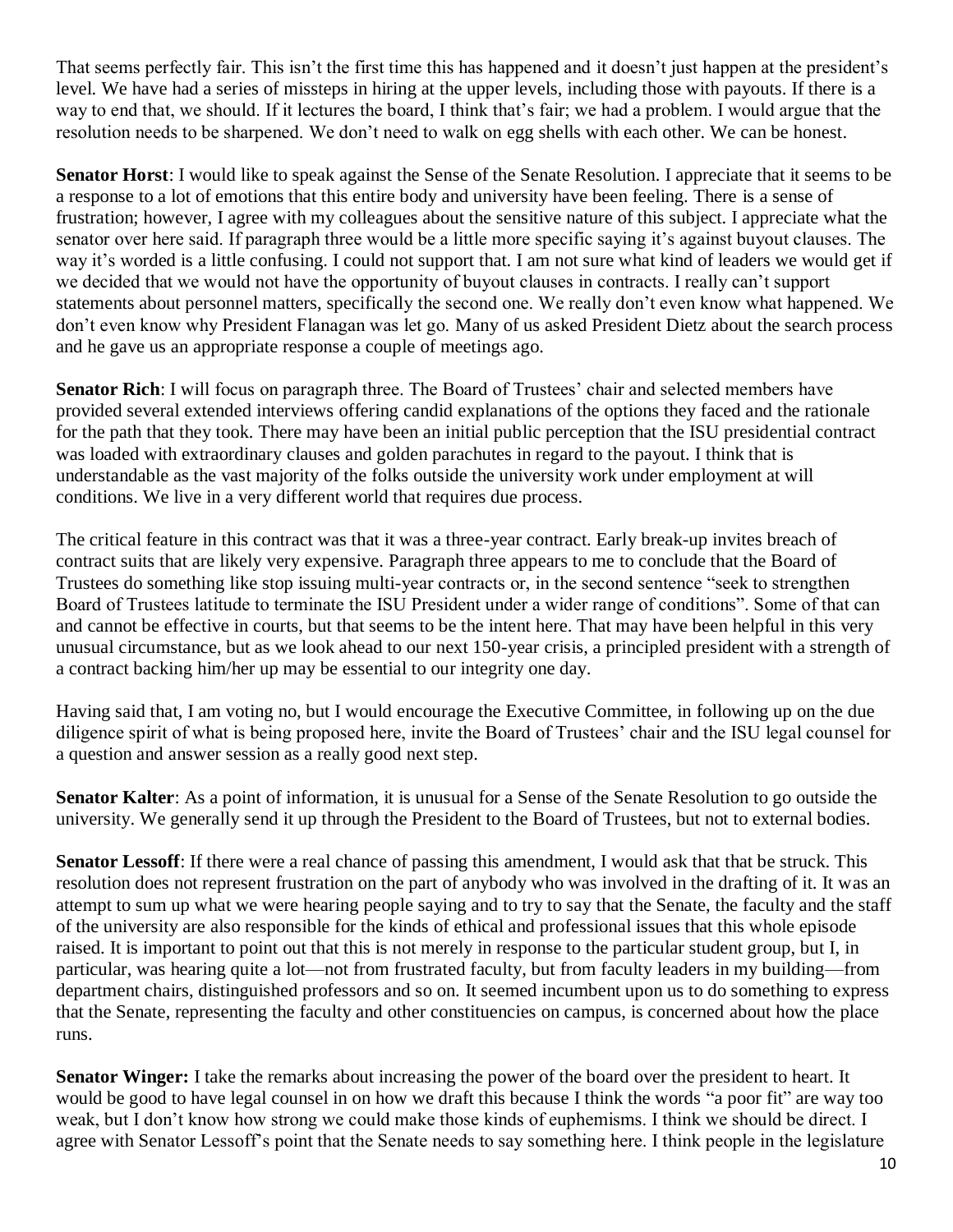want us to say something. I think circling the wagons sends the message that we really don't care how money is spent. I also think our donors are likely to be unhappy. We should ask the board to think about the way people are hired.

**Senator Fazel**: In response to your question about whether we should send the Sense of the Senate Resolution outside the Senate, usually we do not, but I can remember at least one time we sent one to Governor Blagojevich about faculty being reprimanded for finishing their ethics training too quickly. President Bowman did not object.

**Motion XLV-75**: To table by Senator Gizzi; seconded by Senator Schneider. **Senator Gizzi**: There are a lot of issues here that we are not in a place to resolve at the end of the semester and I move to postpone this indefinitely. I motion that we table it.

**Senator Winger**: I don't think you can table indefinitely; you can just table.

**Senator Horst**: Senator Rich's idea of bringing in people and asking questions about what went on is a good idea. I am not necessarily in favor of a Sense of the Senate Resolution in the fall. It is going to be old news. I encourage this body to continue to look at this matter in other ways.

**Senator Thetard**: I would agree with Senator Rich because if you look at what the letter says...our goal is to work with the Board of Trustees and the new administration to learn and implement lessons that will inform future policy and practice. If that is the gist of this resolution, then I think that there are better, more political ways that get the results that we want without tarring and feathering our board publically and setting up some bad relationships that we don't want. By tabling it, my concern is we are adding some validity to this—that there is more that needs to be talked about with this. It puts off the chance of having that solid conversation with the board to express our concerns, to find out their reactions and to really put this to bed.

**Senator Hoelscher**: I like the idea of putting it to bed. If we table it, it gives us a lot more time to think critically about all of the issues that were brought up. If we go forward with this, I am very concerned that it is going to make the papers and be a thorn in our side as we try to get this whole budgetary thing straightened out.

**Senator Schneider**: Do you really think President Dietz hasn't expressed all of these concerns to the board? My guess is he has.

**President Dietz**: My job is to carry out the directions of the board. I have mixed emotions about all this. The board knows there is frustration. They feel particularly roasted by the press. On Friday, we will have another board meeting. I don't know what the board chair is going to do at that meeting—whether or not this issue will be addressed there. If I were a betting person, I would say that he will say something about that. The board is equally frustrated. The other part of this that I experienced directly was at the appropriation hearings. Lots of people already know about this. When I mentioned this decision about the expense was not coming out of private donations, tuition and fee monies or the 18% that we get from the state, that helped. But that begs the question could you have spent this on something else. The answer is sure, but I think those three constituent groups are very important constituent groups to the university.

Everyone is aware of the issues and the frustration. There have been questions and concerns about the search process. I have worked in two systems where the board hired presidents and chancellors with no input from the campus community. That is not our culture, but the bottom line of the legal aspect is that President Flanagan resigned and the terms of that resignation—both parties agreed that they would not talk about that. I think therein lies the frustration. But the fact is that both parties are bound to that agreement and they are not going to talk about the specifics.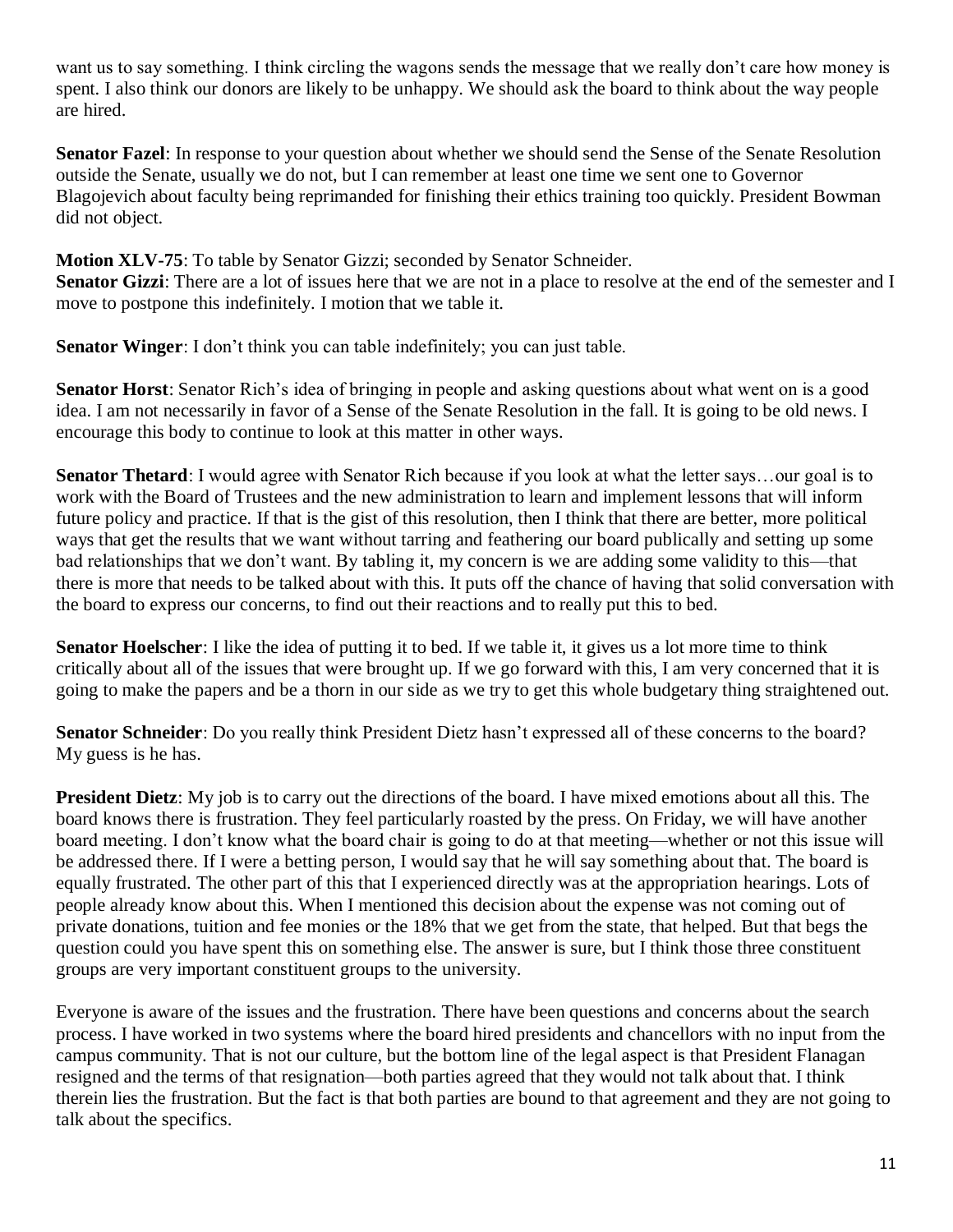I have been trying to express that this is a blip and the institution has been doing great things since 1857. The board was well-intentioned when they conducted the search and throughout the interview process. We couldn't have guaranteed that things were going to work out. I think the board understands the frustrations.

I am concerned a little bit that if this goes to legislators—there is the possibility that our budget for next year will already be cut—I think that is a very strong possibility. And there is also a possibility that it will be cut  $X\%$ plus \$480,000. I don't know if it would happen, but when you bring those issues through the press, sometimes those things can happen.

Senator Cox: I would like to address Senator Schneider's comment that the Board of Trustees is already aware of the frustrations expressed by President Dietz. However, my understanding of the resolution is that it is the voice of the Senate and, respecting President Dietz, his conversations with the BOT is not the Senate's voice or concerns. In regard to the resolution before us, we may consider whether or not the Senate as a whole is willing to speak all together about those frustrations. But the resolution does far more than express frustrations, but speaks to suggestions and advice for the future and is, in effect, a sense of the Senate. As to the merits, I agree with Senator Rich and Senator Winger that there needs to be some other factors considered as well.

**Senator Kalter**: Just a reminder, we are still debating whether to table.

**Senator McHale**: President Dietz, what is your sense of what the atmosphere of the legislature in Springfield would be to tabling versus voting the resolution down. It is very important that we be receptive to the attitude in Springfield.

**President Dietz**: Far be it from me—I've only been before those bodies three times in six weeks—to try to predict what they are going to do. My sense is that they are frustrated. The specifics of it when I came back to the appropriations chair, the House in particular, and mentioned when things go to court, you lose all control of these things. Chicago State experienced that not long ago and it cost them over \$2 million. I just can't answer that.

**Senator Ellerton**: I believe that we should make a decision tonight on the document because delaying it is only going to send the wrong message. President Dietz has established an image of the university moving forward. I also hesitate to have a question and answer session because that suggests we do not trust the board. I would be against tabling the document.

Senator Hoelscher called the question; Senator McHale seconded.

**Senator Kalter**: All those in favor of tabling, say aye.

**Senator Gizzi**: Aye.

**Senator Kalter**: I heard someone say I don't understand what it means to table. When you table something, you are not moving it to a vote. It will go back to the persons who brought the motion for further deliberation and discussion and then I believe we need a majority to agree to take it off the table and get it back into debate.

**Senator Schneider**: Can we amend the motion to make it that it is a kill?

**Senator Winger**: You can't amend a motion to table.

**Senator Schneider**: I think we are voting on the wrong thing. Mike, Senator Gizzi meant to kill it, but that is not what we are going to vote on.